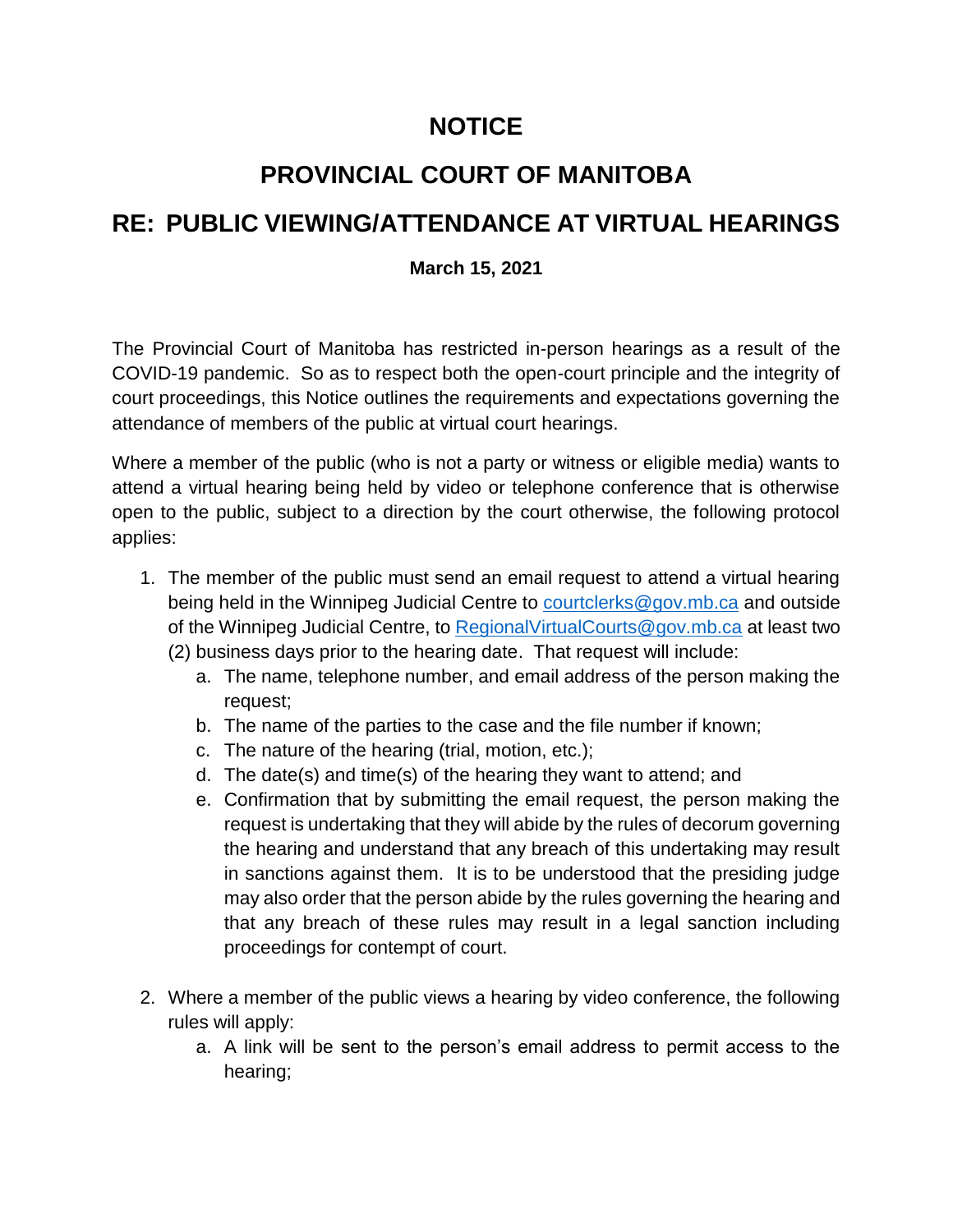- b. This link is to be only used by the email recipient of the link and is not to be forwarded to any other person;
- c. So as to minimize disruption to the hearing, the recipient of the link should engage the link at least 10 minutes prior to the start of the hearing. As well, after the hearing has commenced, if the user disconnects from the link, he or she should not re-engage the link as it is disruptive to the hearing;
- d. At the outset of the hearing, the presiding judge or clerk may confirm the identity of the person who is viewing the hearing as well as the rules and any order applicable to such viewing;
- e. During the hearing, the person's microphone must be muted;
- f. The presiding judge may direct whether the person's video camera must be on or off;
- g. There must not be any disruption to the hearing caused by the person's access to the hearing;
- h. The video conference hearing must not be recorded in any manner including on the Teams or other platform used for the video conference or on a separate recording device of any kind; and
- i. The video conference hearing must not be rebroadcast, published, or otherwise disseminated in any manner.
- 3. Where a member of the public attends a hearing by telephone conference, the following rules will apply:
	- a. Shortly before the start of the hearing, the clerk will call the person's telephone number (as listed on the original email request to attend) to permit access to the hearing;
	- b. In the event that the clerk provides a person with call-in particulars, these call-in particulars are to be used only for the specific hearing for which they are provided. In no situation can the call-in particulars be again used for another hearing without making a new email request to attend;
	- c. At the outset of the hearing, the presiding judge or clerk may confirm the identity of the person who is listening to the hearing as well as the rules and any order applicable to such attendance;
	- d. During the hearing, the person's microphone must be muted and the person's phone not put on "hold" (so as to avoid any "hold" sounds);
	- e. There must not be any disruption to the hearing caused by the person's access to the hearing;
	- f. The telephone conference hearing must not be recorded in any manner including on the telephone being used for the telephone conference or on a separate recording device of any kind; and